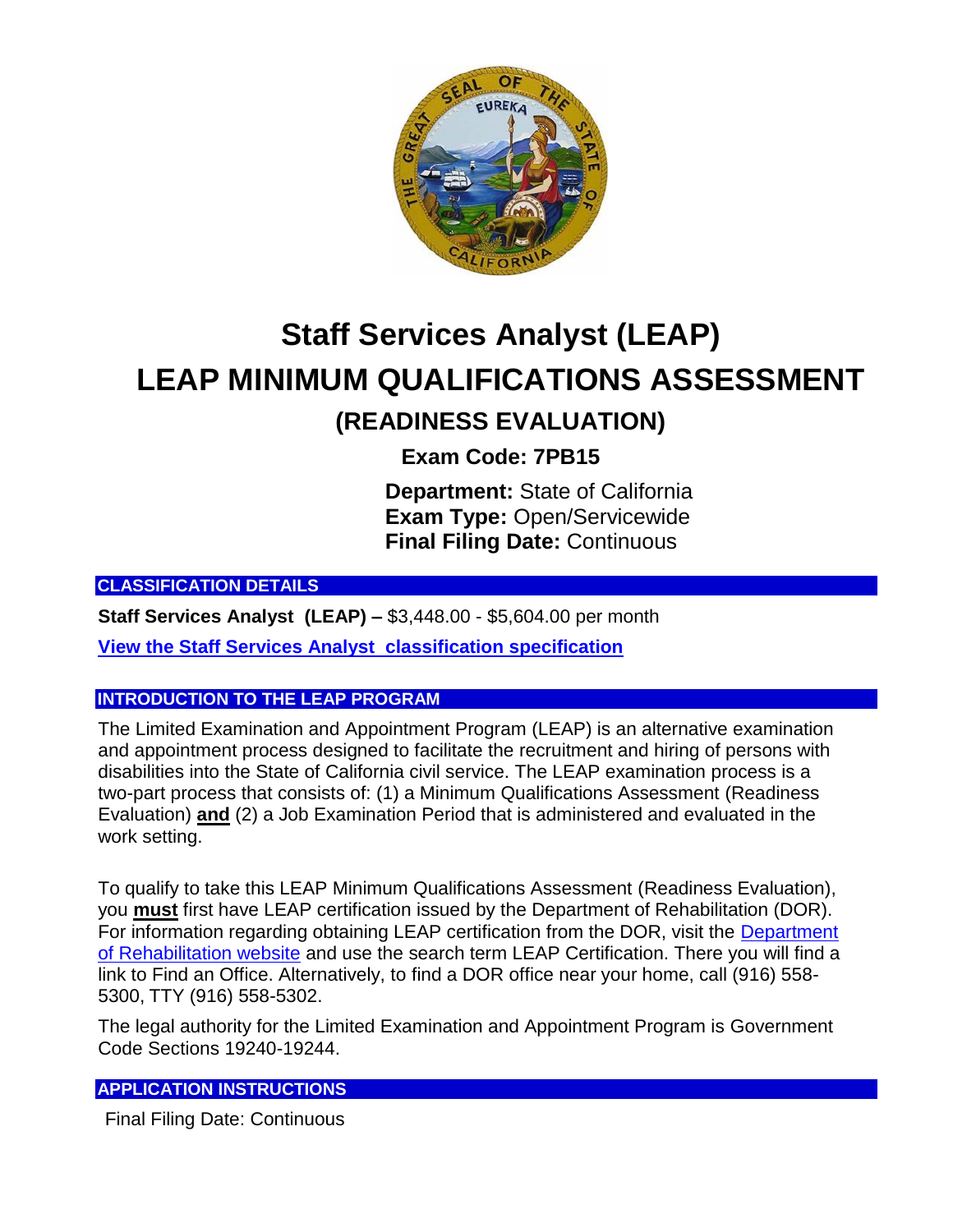# **Who Should Apply:**

Persons who meet **all** of the following criteria:

- 1. Individuals with a disability, a record of a disability, or who are regarded as having a disability that limits one or more major life activities;
- 2. Individuals who have Limited Examination and Appointment Program (LEAP) certification from the California Department of Rehabilitation
- 3. Individuals who satisfy the minimum qualifications as stated in the minimum qualifications section below

Once you have passed this Minimum Qualifications Assessment (Readiness Evaluation), you may not retake it for **24 months**.

# **How To Apply:**

The link to connect to the **Staff Services Analyst (LEAP)** Minimum Qualifications Assessment (Readiness Evaluation) is located on this bulletin in the Taking the Minimum Qualifications Assessment (Readiness Evaluation) section.

# **Special Testing Arrangements:**

If you require special testing arrangements due to a verified disability or medical condition, please contact:

California Department of Human Resources CalCareer Service Center 1810 16th Street Sacramento, CA 95811 Phone: (866) 844-8671 Email: [CalCareer@CalHR.CA.GOV](mailto:CalCareer@CalHR.CA.GOV)

California Relay Service: 7-1-1 (TTY and voice)

TTY is a Telecommunications Device for the Deaf, and is reachable only from phones equipped with a TTY Device

## **MINIMUM QUALIFICATIONS**

All applicants must meet the education and/or experience requirements as stated on this exam bulletin to be able to pass this LEAP Minimum Qualifications Assessment (Readiness Evaluation). Part-time or full-time jobs, regardless of whether paid or volunteer or inside or outside California state service, may count toward experience.

## **Staff Services Analyst**

## **Either I**

Education: Graduation with a Bachelor's degree from a recognized four-year accredited college or university. (Registration as a senior in a recognized institution will admit applicants to the examination, but they must produce evidence of graduation or its equivalent before they can be considered eligible for appointment.)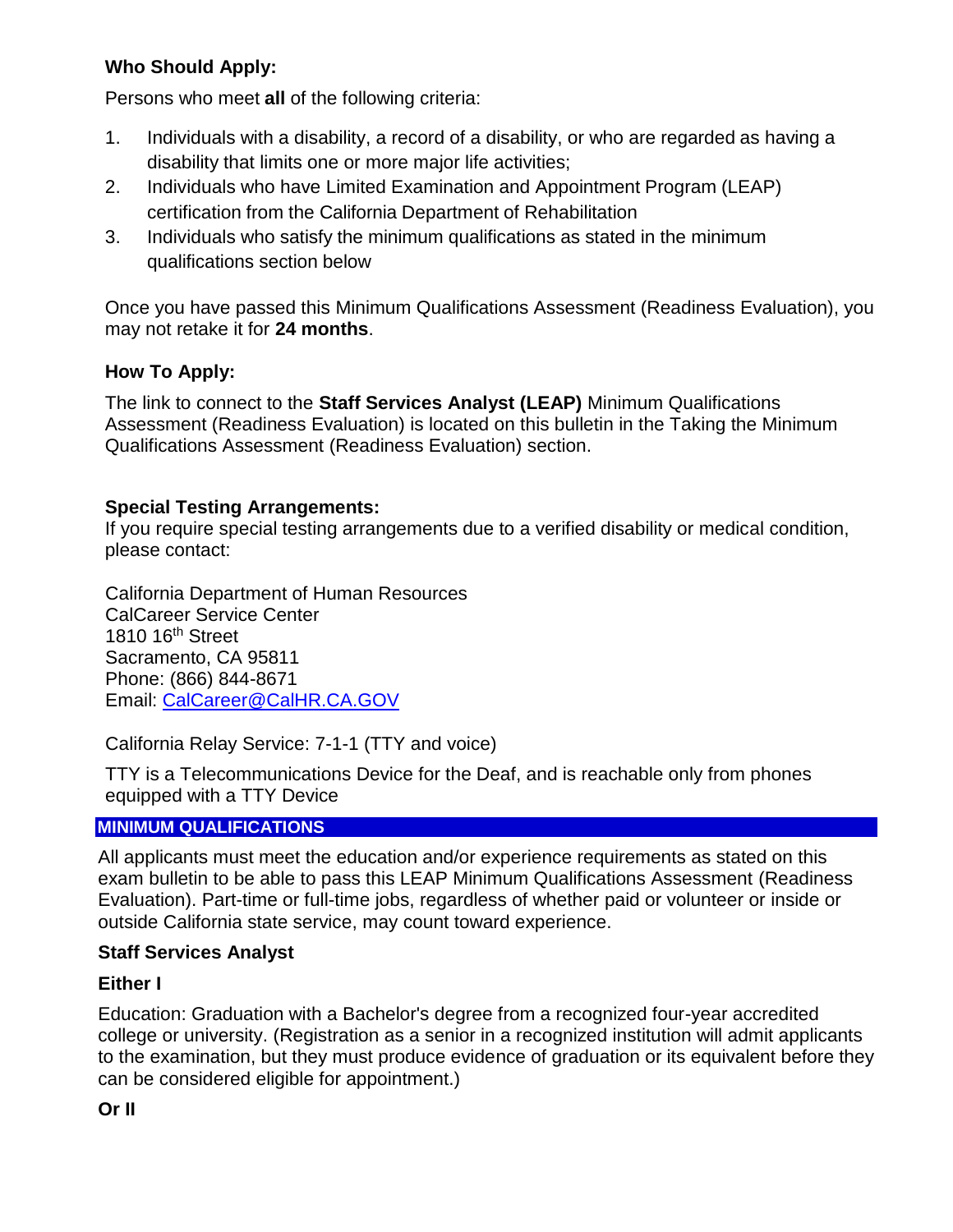Work experience in the California state service may be substituted for the required education in Pattern I on a year-for-year basis by applicants who have at least six semester or nine quarter units of college level training in public or business administration, accounting, economics, political or social science, English, speech, statistics, law, or a closely related area.

#### **POSITION DESCRIPTION**

#### **Staff Services Analyst**

Studies the principles and techniques of the area of work to which assigned and, under supervision, applies them; participates in analytical studies of organization, procedures, budgetary requirements, and personnel management; gathers, tabulates, and analyzes data; draws organization, workload, and other charts; interviews and consults with departmental officials, employees, and others to give and secure information; prepares reports and makes recommendations on procedures, policies, and program alternatives; reviews and analyzes proposed legislation and advises management on the potential impact; makes decisions on financial, personnel, and other transactions of average complexity; works as a field representative in intergovernmental negotiations; and prepares correspondence.

#### **MINIMUM QUALIFICATIONS ASSESSMENT (READINESS EVALUATION) SCOPE**

This assessment consists of the following test component:

#### **Minimum Qualifications Assessment (Readiness Evaluation) –** Pass or Fail

To obtain a position on the **Staff Services Analyst** referral list, a pass result must be received. Applicants will receive their result upon completion of this Minimum Qualification Assessment.

#### **REFERRAL LIST INFORMATION**

A servicewide, open referral list for the **Staff Services Analyst** classification will be established for the State of California (all State of California departments, statewide).

The names of persons who successfully pass this Minimum Qualifications Assessment (Readiness Evaluation) will be merged onto a LEAP Referral List for the **Staff Services Analyst** classification. Candidates who pass the Minimum Qualifications Assessment (Readiness Evaluation) will remain on the list for 24 months. All State departments may use the **Staff Services Analyst** Referral List to select candidates for vacant positions.

LEAP Referral List eligibility expires 24 months after it is established. Competitors must then retake the **Staff Services Analyst** Minimum Qualifications Assessment to reestablish list eligibility

## **LEAP EXAMINATION PROCESS INFORMATION**

#### **PART 1: MINIMUM QUALIFICATIONS ASSESSMENT (READINESS EVALUATION) – Weighted 100%**

This LEAP Minimum Qualifications Assessment (Readiness Evaluation) consists solely of minimum qualification questions that assess the training, experience and education that you have previously obtained. Your responses to the questions will determine if the training, experience, and education you have, meet the minimum qualifications for the Staff Services Analyst classification. If your Minimum Qualifications Assessment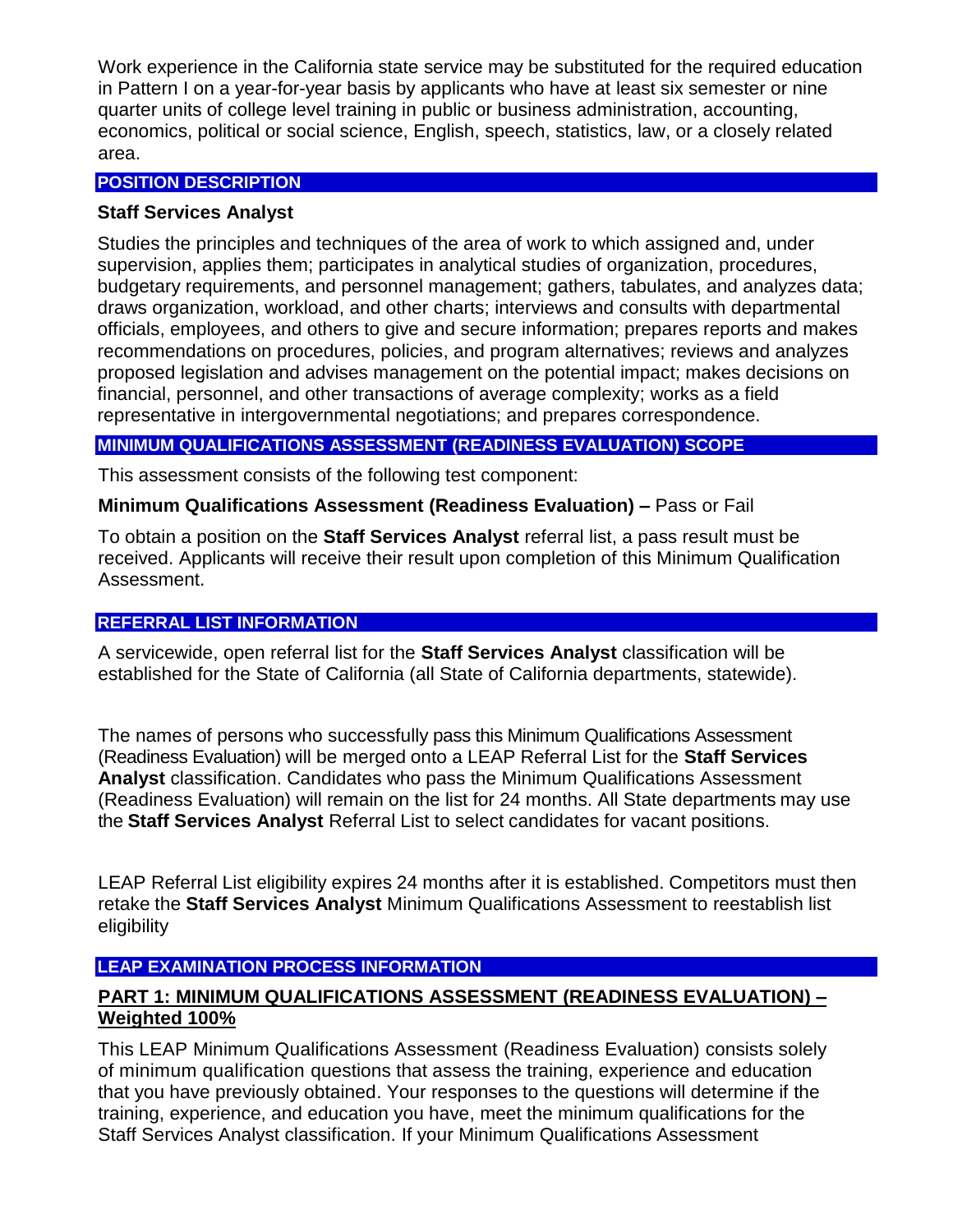(Readiness Assessment) result is "pass", your name will be placed on the Staff Services Analyst Referral List and you will have referral list eligibility to apply for Staff Services Analyst 1 vacancies.

Applicants who obtain Staff Services Analyst LEAP Referral List eligibility must compete for state of California job vacancies in order to begin PART 2 of this process, which is called the JOB EXAMINATION PERIOD (JEP).

## **PART 2: JOB EXAMINATION PERIOD (JEP)**

The JEP begins after you are hired and obtain an examination appointment. When you perform the duties of your state job, you will be evaluated on your job performance every four weeks or more often. Your evaluation will be based on the classification specification and the duty statement of the position.

The JEP will be the same length as the length of the probationary period for the same non-LEAP classification.

**After successful completion of both the Minimum Qualifications Assessment and the JEP, the result will be a transition from an examination appointment to a standard appointment as an Staff Services Analyst. If appointed through the LEAP examination process, you will not be required to serve a probationary period.** 

#### **TAKING THE MINIMUM QUALIFICATIONS ASSESSMENT (Readiness Evaluation)**

Take **[the Minimum Qualifications Assessment \(Readiness Evaluation\) for Staff](https://www.jobs.ca.gov/CalHRPublic/Login.aspx?ExamId=7PB15)  [Services Analyst](https://www.jobs.ca.gov/CalHRPublic/Login.aspx?ExamId=7PB15)** 

#### **TESTING DEPARTMENTS**

State of California (all State of California departments).

#### **CONTACT INFORMATION**

If you have any questions concerning this examination, please contact:

California Department of Human Resources Attn: Examination Services 1515 S Street, North Building Sacramento, CA 95811 Phone: 1-866-844-8671

California Relay Service: 1-800-735-2929 (TTY), 1-800-735-2922 (Voice)TTY is a Telecommunications Device for the Deaf, and is reachable only from phones equipped with a TTY Device.

#### **EQUAL OPPORTUNITY EMPLOYER**

The State of California is an equal opportunity employer to all, regardless of age, ancestry, color, disability (mental and physical), exercising the right of family care and medical leave, gender, gender expression, gender identity, genetic information, marital status, medical condition, military or veteran status, national origin, political affiliation, race, religious creed, sex (includes pregnancy, childbirth, breastfeeding, and related medical conditions), and sexual orientation.